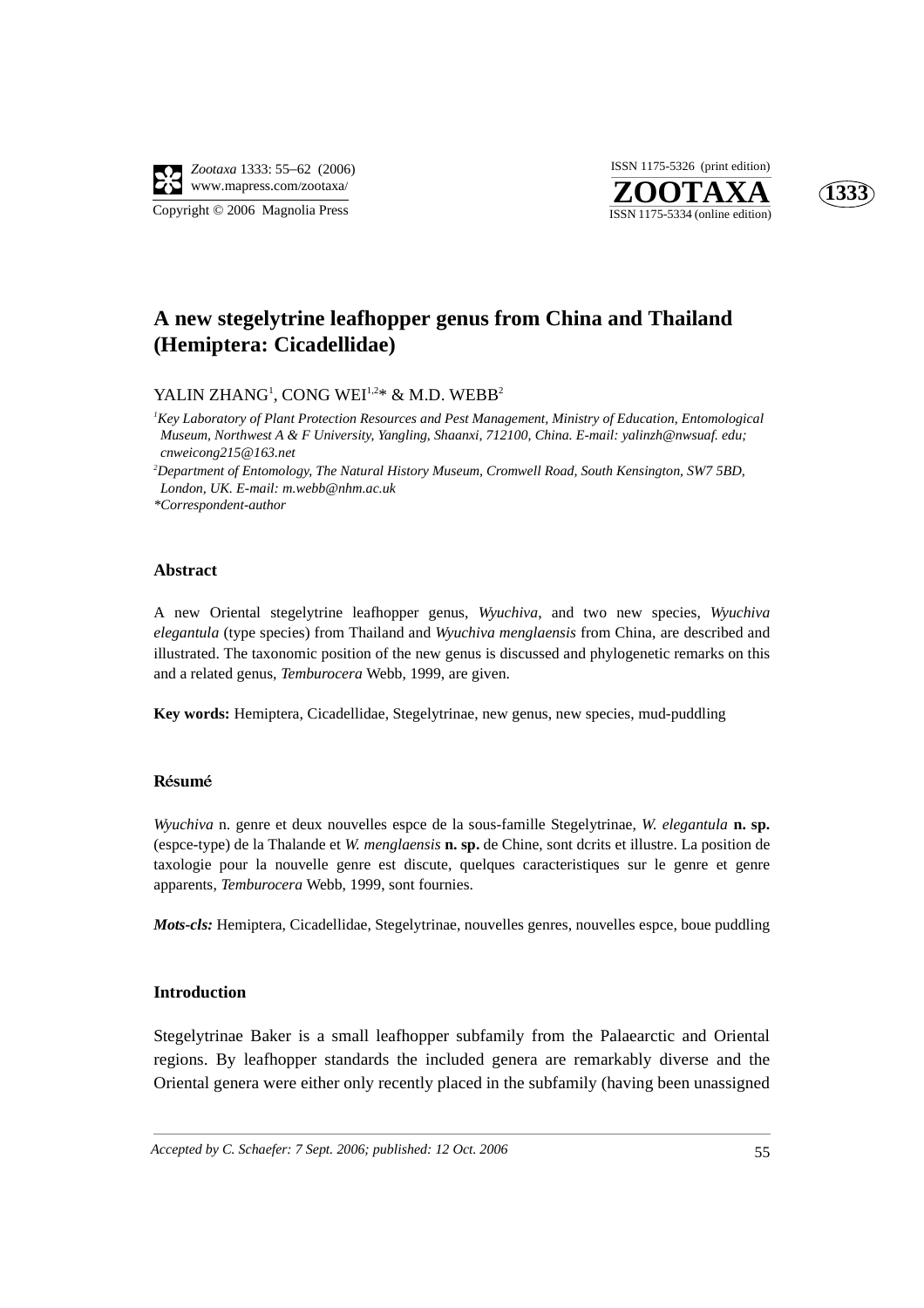# **1333**

**ZOOTAXA** by Oman *et al.*, 1990), or have only been recently described (see Webb 1999; Wei & Zhang 2003; Zhang & Wei 2002 and Zhang *et al.* 2002, 2004, 2006). The group is distinguished by the following combination of characters: head usually distinctly narrower than pronotum with eyes encroaching onto pronotum laterally in dorsal view (Figs 1, 3), face with lateral margins not or weakly incurved below eyes and antennae arising low on face (Figs 2, 4), and forewing with cross-vein between claval veins and between outer claval vein and claval suture (Fig. 5).

> In the present paper a new Oriental leafhopper genus, *Wyuchiva*, of the subfamily Stegelytrinae, is described, and two new species of the genus are described and illustrated. The new genus evidently forms a group with *Temburocera* Webb from Sarawak and Brunei, based on the following combination of characters: head and clypellus (Figs 1, 2) broad, lateral margin of pronotum short without a dorsopleural carina, and the appendix of the forewing absent (Fig. 5). These characters together indicate that the two genera probably represent a distinct branch of the group, a theory that will be tested in phylogenetic work (in prep.) The new genus itself is distinctive in having the male pygofer solidly attached to the valve and the former with hyaline and membranous areas (Fig. 18); the subgenital plates ligulate, fused to each other basally with a sub-basal medial process articulating with the pygofer (Fig. 18); paramere with an inner subapical process separated by a hyaline band (Fig. 19); and the female pregenital sternite with a deep medial cleft trilobed basally (Fig. 7).

> Unlike the Taiwanese Stegelytrinae *Placidus* Schumacher and *Pachymetopius* Matsumura that occur on *Fagus* (Fagaceae) and *Litsea acuminata* (Lauraceae) respectively (pers. comm. C. Dietrich) and Palaearctic Stegelytrinae (*Stegelytra* Mulasant & Rey and *Wadkupfia* Linnavuori), that occur on oaks (*Quercus*, Fagaceae), the biology and host plants of the Oriental genera are unknown. The male specimens of the new species described here, together with some other male Stegelytrinae (Zhang *et al.*, in prep.), were collected on exposed river banks. This behavior, connected to mineral uptake during feeding ('mud-puddling'), is well known in male Lepidoptera (Boggs & Dau, 2004), but less well known is its occurrence in Cicadellidae (see review by Rakitov *et al.*, 2005).

> The material examined in the current work is deposited in the institutions abbreviated in the text as follows:

- BMNH The Natural History Museum, London, UK
- BPBM The Bishop Museum, Honolulu, Hawaii, USA
- IRSNB The Institute royal des Science naturelles de Belgique
- NWAFU The Northwest A & F University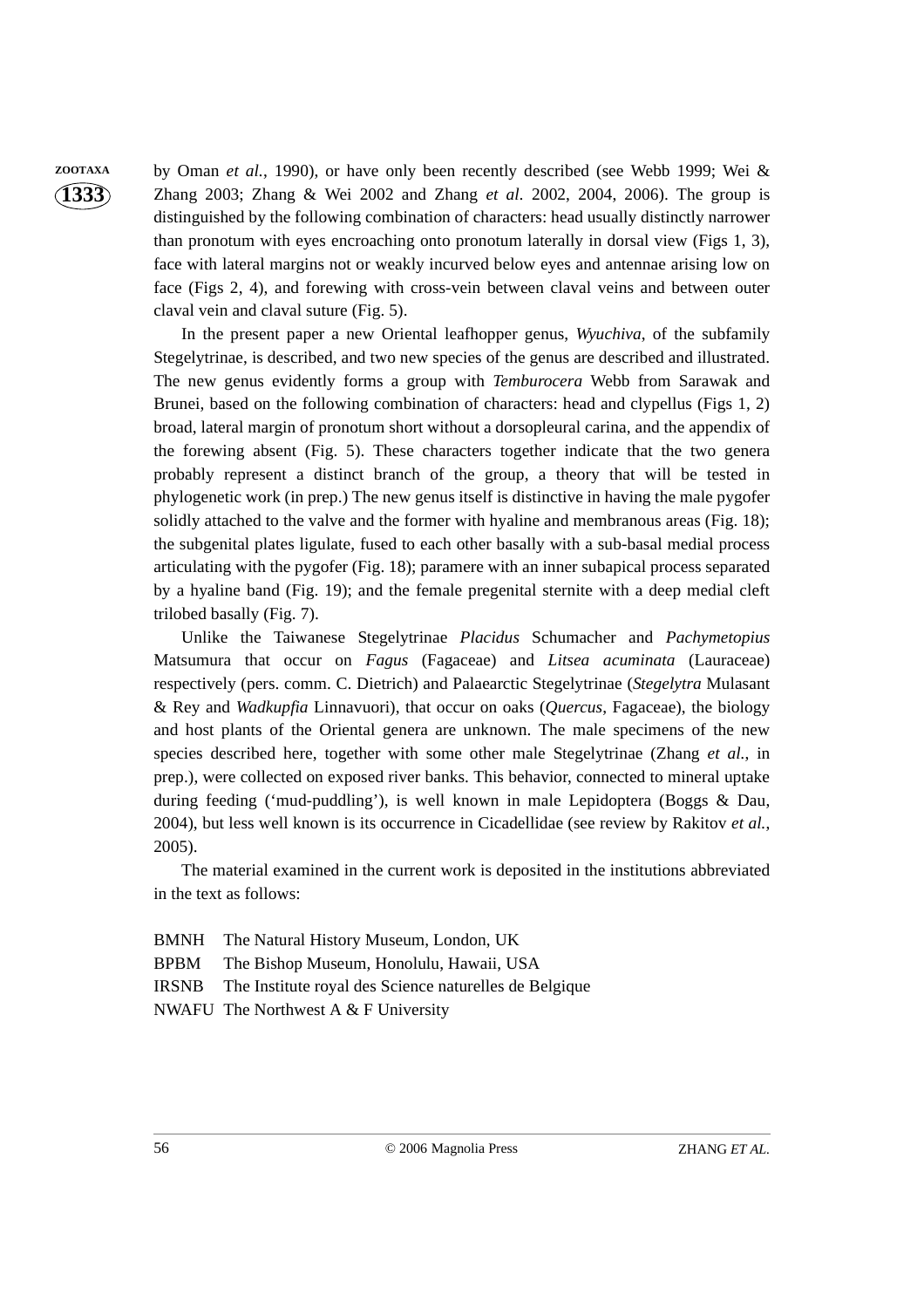## *Wyuchiva* **gen. n. ZOOTAXA**

# **Type species**. *Wyuchiva elegantula* **sp. n.**

**Etymology.** The generic name is an arbitrary combination of letters. Gender is female. **Diagnosis.** Externally the new genus is similar to *Temburocera* Webb (see introduction) but can be distinguished from the latter by the following characters: 1) lateroapical areas of clypellus depressed; 2) transverse suture between clypellus and clypeus curved ventrally rather than dorsally; 3) apical margin of clypellus less incurved; 4) scutellum without distal extension; and 5) forewing appendix absent (present but very reduced in *Temburocera*). The female pregenital sternite and various structures of the male genitalia are also distinctive (see Introduction).

**Descriptions.** Head nearly as wide as pronotum, eyes encroaching onto pronotum laterally. Vertex distinctly shorter than width between eyes, smooth; fore and hind margin subparallel; coronal suture extending to apex of head, or obscure. Face slightly longer than broad, lateral margins not incurved below eyes; clypeus relatively narrow, shagreen ventrally, extended dorsally to an imaginary line from below ocellus diagonally to midlength of clypeus, thereafter smooth; clypellus broad and swollen, lateroapical areas depressed (more so in male), apical margin slightly concave; transclypeal suture curved ventrally; lora narrow (more so in male); gena finely rugose, a fine seta adjacent clypeus above lora; rostrum fairly short, extending to apex of fore trochanter, narrow; labrum elongate, extending to near apex of labium; antennae very long, extending to approximately apex of forewing, arising adjacent to lower corner of eye; antennal ledge distinct; laterofrontal suture extended above and laterad of corresponding ocellus; ocelli situated approximately their own diameter from adjacent eye. Pronotum with medial length short, lateral margin short without dorsopleural carina; smooth. Scutellum more or less flat; basal margin about as broad as head; basal width slightly longer than lateral margin; transverse suture slightly depressed. Forewing with five apical cells; middle and outer subapical cells closed; crossvein m-Cu2 missing; claval veins united by crossvein and a crossvein present between inner claval vein and claval suture; appendix absent. Hind wing with four apical cells. Hind femur long, reaching eye in resting position; apex with setal formula 2+2+1, setae not elevated on strong bases. Hind tibia with four rows of well developed setae, macrosetae on dorsal surface of hind tibiae between two longitudinal rows and other extra setae (present in many Stegelytrinae) absent.

Male pygofer short with row of macrosetae at dorsal margin and posterior half with sparse short setae in dorsal view; dorsal transverse sclerotised area very short in lateral view; posterodorsal margin with internal fold (indicated by broken line in Fig. 18); elongate internal lateral process from base of Xth segment, directed posteroventrally, basally coalesced with pygofer side; narrow oblique hyaline band dorsomedially, and strongly sclerotised slightly curved band adjacent to base of subgenital plate directed dorsad towards pygofer process, area posterior to latter band membranous; irregular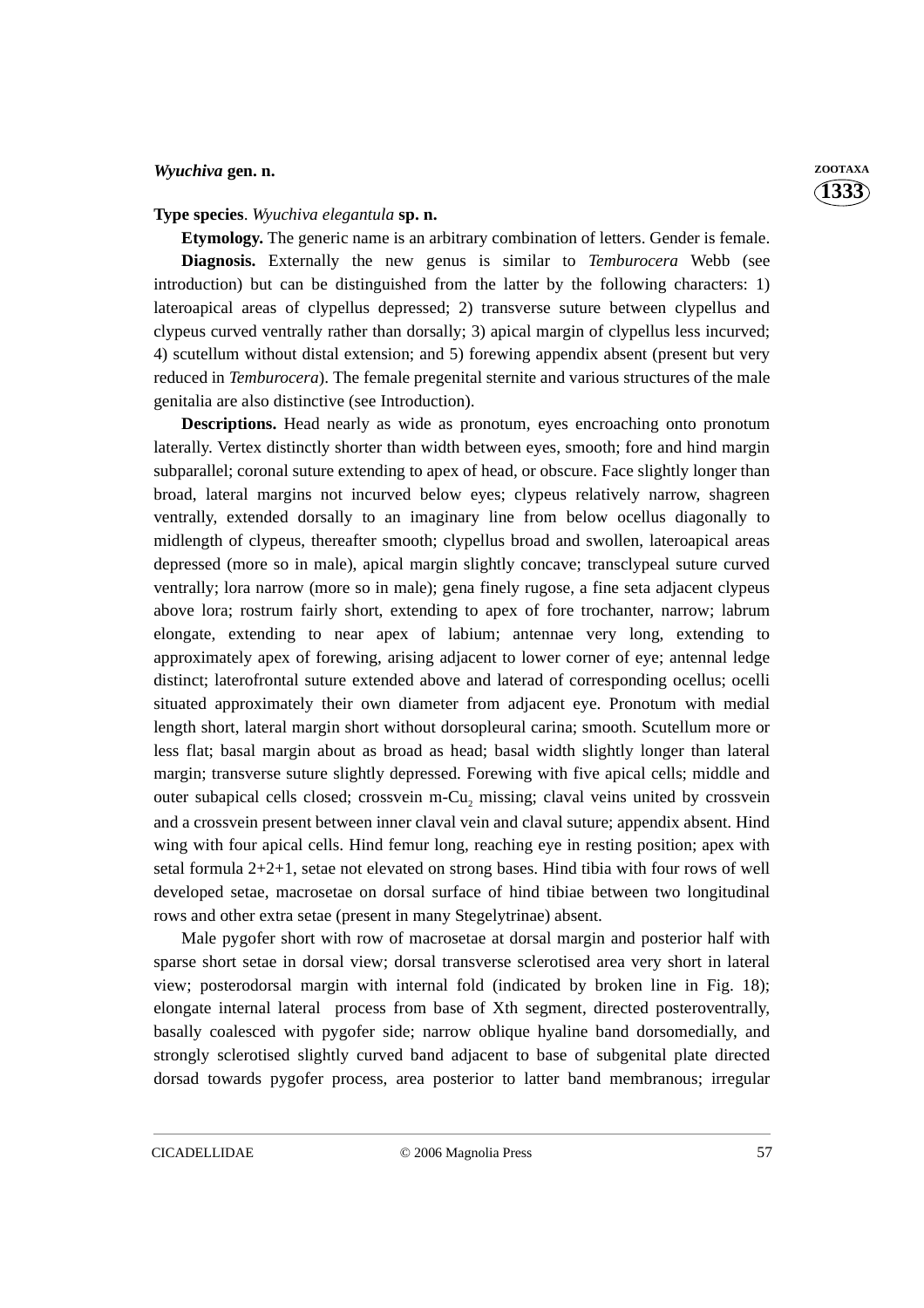**1333**

**ZOOTAXA** hyaline band along ventral margin adjacent valve and bordering the strongly sclerotised band. Xth segment very short, sclerotised dorsally and laterally. Valve subrectangular. Subgenital plates ligulate, fused to each other basally and with pair of laterobasal processes articulating with pygofer; a group of ventral macrosetae centrally to near apex; apical and ventral margin infolded (indicated by broken line in Fig. 18), with a row of very short spine-like setae apically. Connective 'Y'-shaped, lateral arm well developed, basal area between lateral arms membranous. Inner basal arm of paramere very short, outer basal arm very long; apical process straight, tapered to apex; inner margin subapically with a small heel-like process and a large process separated by a hyaline band, each process with a few short fine setae. Aedeagal shaft moderately robust, laterally compressed with a subapical flangelike expansion on each side; apex bifurcate, gonopore subapical on anterior surface; basal apodeme bifurcate with arms curved laterally.

> Female pregenital sternite with deep longitudinally incision exposing valvifers (Fig. 6), in dry specimens forming broad cleft, trilobed basally (Fig. 7).

# *Wyuchiva elegantula* **sp. n.**

(Figs 1–17)

**Diagnosis.** Distinguished from the following species by its slightly smaller size, less curved processes of the male Xth segment, and broader base of the aedeagus ventrally in lateral view.

**Descriptions.** Body length (incl. forewings):  $\sigma$  4.9mm (x4),  $\theta$  5.0–5.2mm (x7).

Male: generally yellowish brown, lateral areas of face, pronotum, basal triangles of scutellum, darker; vertex sometimes reddish brown; two nearly contiguous irregular transverse bands anteriorly on head, area between inner margin of eye and clypeus, disc of scutellum, and large patch on clavus, yellowish white; clypellus dark brown apically; fore and mid legs pale yellow; forewing with some pale areas in distal cells. Female: generally pale yellow; gena, pronotum laterally, basal triangles of scutellum brown; clypellus dark brown apically; forewing: clavus and adjacent area of wing and apical area of wing, yellowish brown, remainder of wing adjacent costal margin hyaline; some pale patches in distal cells and clavus heavily marked with yellow to whitish yellow.

Male genitalia: lateral internal pygofer process elongate, slightly upturned apically and tapered to apex. Paramere with a straight digitate apical process, tapered to apex; inner margin subapically with small heel-like process and large, strongly upturned, apically crenulate process, separated by hyaline band. Aedeagal shaft moderately robust, laterally compressed with subapical flangelike expansion on each side; apex bifurcate, basal apodeme bifurcate with arms curved laterally; base moderately broad in lateral view.

**Material.** Holotype: % (BPBM), THAILAND: CHIANG MAI PROV.: Doi Setchep, (water margin), 4.iv.1958, T. C. MAA. Paratypes: THAILAND, CHIANG MAI PROV.: Doi Setchep, T.C. Maa, 1 male, 3 females, 1–5.iv.1958; 1 male, 1 female, 28–31.iii.1958; 2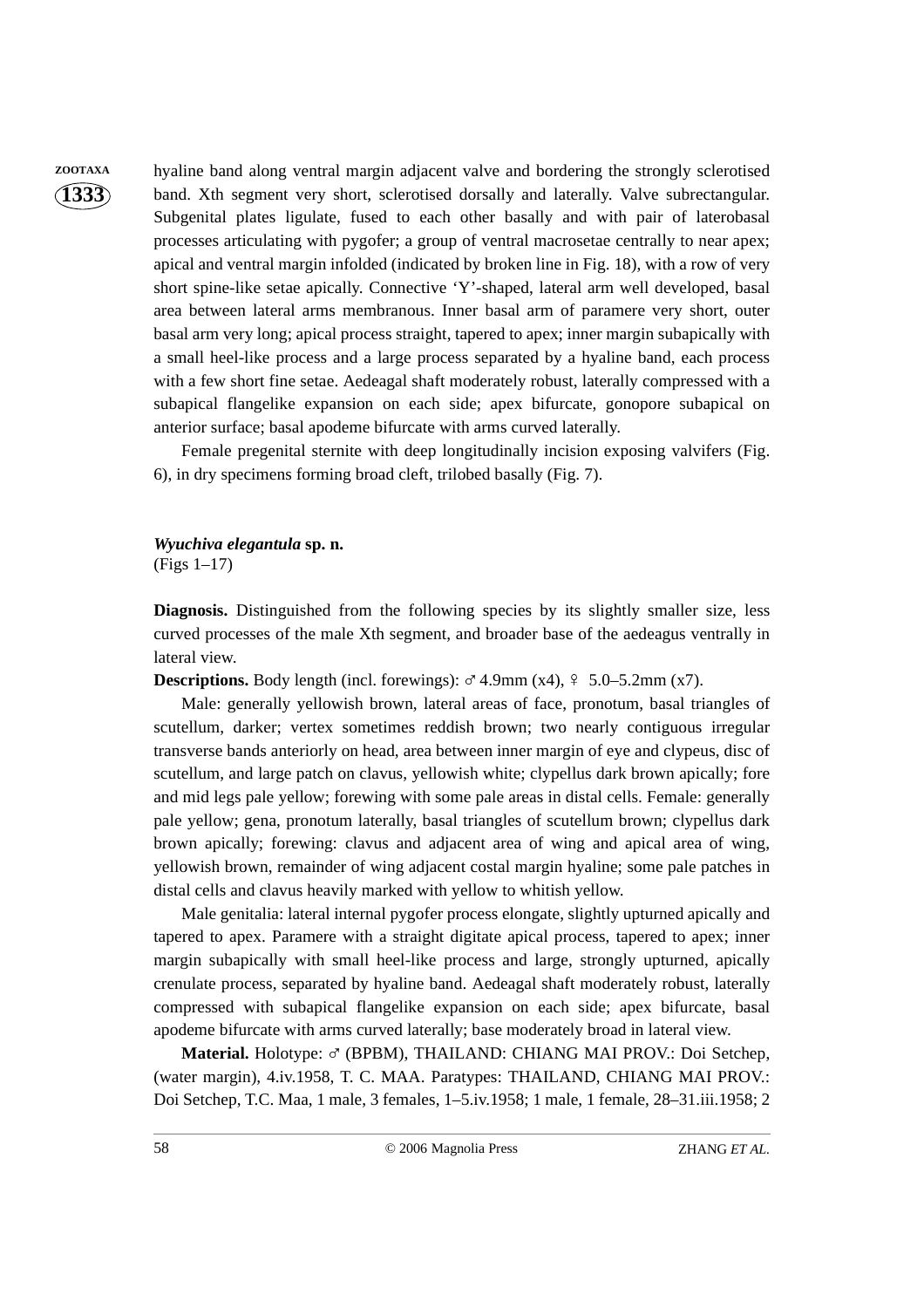females, 4.iv.1958 (water margin); 1 female, 1–8.iv.58; Doi Pui, T.C. Maa, 1 male, 2.iv.58 **ZOOTAXA** (BPBM, BMNH, NWAFU).

**FIGURES 1**–**17,** *Wyuchiva elegantula* **sp. n.** 1, head and thorax, dorsal view (male); 2, face (male); 3, head and thorax (female); 4, face (female); 5, forewing; 6, female apex of abdomen, ventral view; 7, female pregenital sternite, ventral view; 8, valve and subgenital plate, ventral view; 9, male genital capsule and anal tube, lateral view; 10, posterior part of male pygofer side, lateral view; 11, paramere and connective, dorsal view; 12, aedeagus, lateral view; 13, aedeagus anterodorsal view; 14, aedeagus, posterior view; 15, first valvulae, lateral view; 16, detail of sculpture from near midlength of first valvulae; 17, second valvulae, lateral view.

**1333**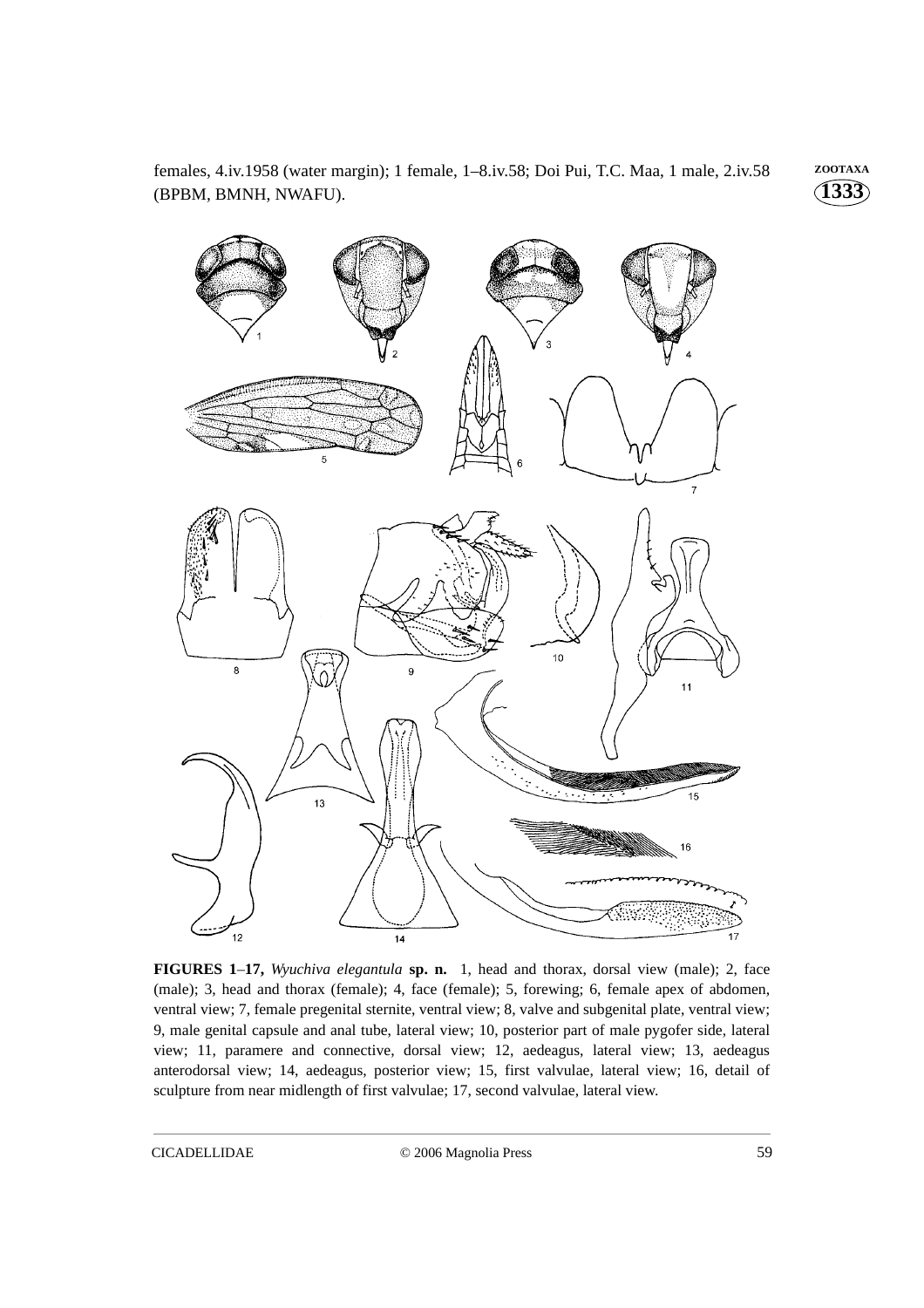**ZOOTAXA Etymology.** Named for its relatively delicate body form. **Distribut**ion. Thailand. **Biology.** See Introduction.

> *Wyuchiva menglaensis* **n. sp.**  (Figs 18–20)

**1333**

**Diagnosis.** Differs from the preceding species by its slightly larger size, more curved processes of the male Xth segment, and narrower base of the aedeagus ventrally in lateral view.

**Descriptions.** Body length (incl. forewings):  $\sigma$  6mm (x1). Generally brown. Lateral areas of face, pronotum, basal triangles of scutellum, darker; vertex reddish brown; two nearly contiguous irregular transverse bands anteriorly on head, area between inner margin of eye and clypeus, disc of scutellum, a large patch on clavus, yellowish white; clypellus dark brown apically; fore and mid legs pale yellow; forewing with some pale areas in distal cells.

Male genitalia: lateral internal pygofer process elongate, strongly upturned apically, tapered to apex. Paramere with straight digitate apical process, tapered to apex; inner margin subapically with small heel-like process and large, strongly upturned, apically crenulate process, separated by a hyaline band. Aedeagal shaft moderately robust, laterally compressed with subapical flangelike expansion on each side; apex bifurcate, basal apodeme bifurcate with arms curved laterally; base broad ventrally in lateral view.



**FIGURES 18**–**20,** *Wyuchiva menglaensis* **sp. n.** 18, male genital capsule and anal tube, lateral view; 19, apical part of paramere, ventral view; 20, aedeagus, lateral view.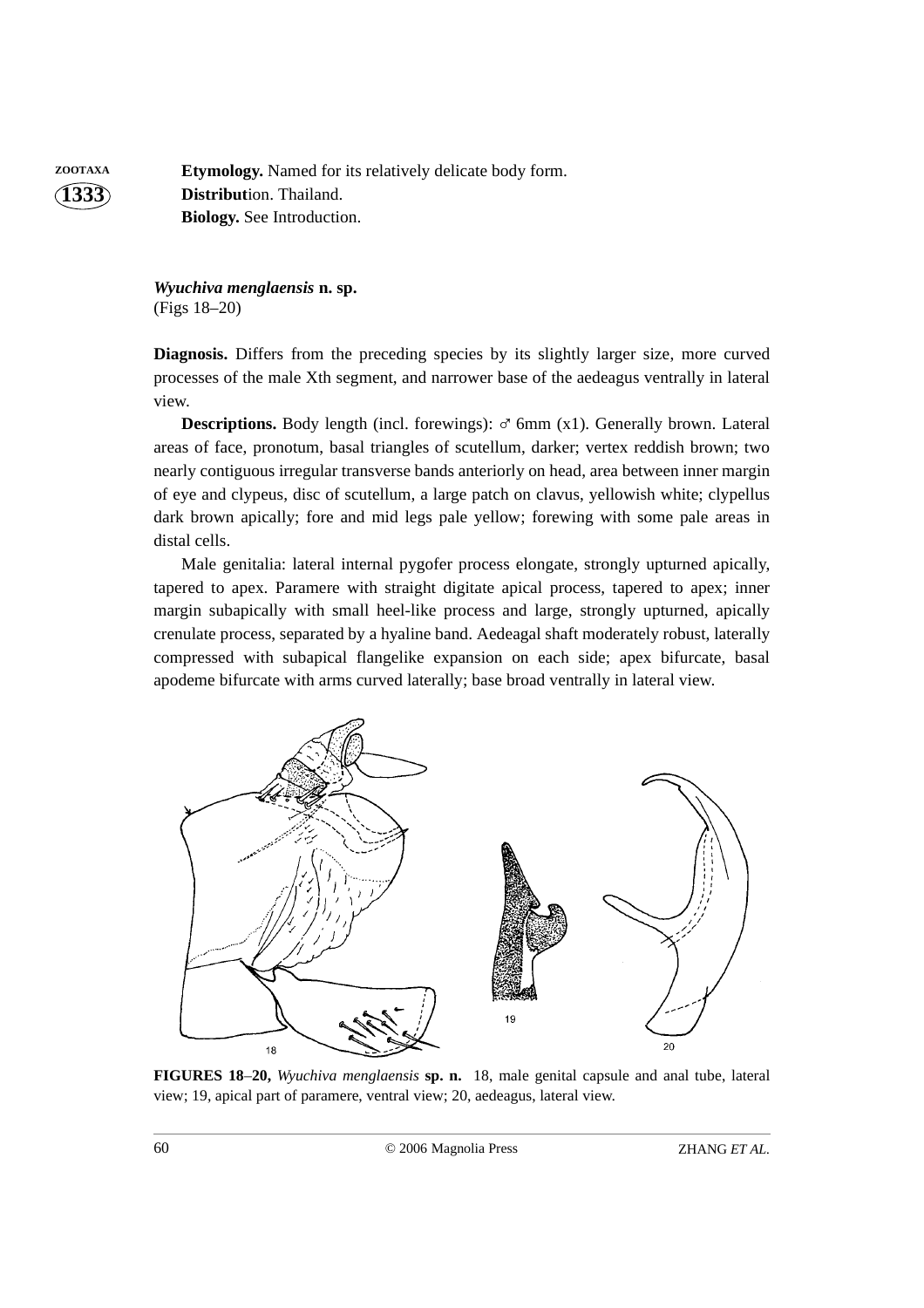**Material**. Holotype:  $\sigma$ <sup>x</sup> (IRSNB), CHINA: Yunnan Prov., Mengla CO. (101.56N, *ZOOTAXA* 21.48E), 8.iii.(19)99, rain forest, P. Grootaert.

**Etymology.** Named after its type locality.

**Distribution.** China.

**Biology**. See Introduction.

**Remarks**. Although not stated on the data label, Dr P. Grootaert (IRSNB) informs us that he collected the specimen on an exposed river bank.

#### **Acknowledgements**

We express our sincere thanks to the BPBM and the IRSNB for lending us the specimens on which this study is based; also to Patrick Grootaert, Isabella Van de Velde, and Jerome Constant for their help during a visit by one of us (Webb) to IRSNB, and to Chris Dietrich for comments on the manuscript. This study is supported by the National Natural Science Foundation of China (grant no. 39870113), and Northwest A  $\&$  F University grants for Outstanding Faculty Members and Excellent Competent Personnel Foundation. The correspondent author (Wei Cong) is supported by the State Scholarship Fund of China to pursue his research related to this paper at The Natural History Museum, London, UK, from March of 2006 to March of 2007.

#### **References**

- Boggs, C.L. & Dau, B. (2004) Resource specialization in puddling Lepidoptera. *Environmental Entomology*, 33, 1020–1024.
- Rakitov, R., Villalobos, E., Brightsmith, D., Dietrich, C. & DeCarlo, E. (2005) Mud-puddling (aggregation and feeding at moist ground) in leafhoppers. *In* Abstracts of Talks and Posters, 12th International Auchenorrhyncha Congress, August 7–12, 2005. *edited by* A. H. Purcell. University of California, Berkeley. pp, 3–4.
- Webb, M.D. (1999) Identity of *Bythoscopus ignicans* Walker, 1857 (Hemiptera: Auchenorrhyncha: Cicadomorpha: Cicadellidae: Stegelytrinae). *Reichenbachia*, 33 (14), 111–114.
- Wei, C. & Zhang, Y.L. (2003) A new species of the genus *Placidus* (Homoptera: Cicadellidae: Stegelytrinae) from Nepal. *Entomotaxonomia*, 25, 91–94.
- Zhang, Y.L, Webb, M.D. & Wei, C. (2004) The Oriental leafhopper genus *Doda* Distant (Auchenorrhycha: Cicadellidae). *Systematics and Biodiversity*, 1, 301–303.
- Zhang, Y.L. & Wei, C. (2002) Study on the oriental leafhopper genus *Kunasia* Distant (Homoptera: Cicadellidae). *Entomotaxonomia*, 24, 83–88.
- Zhang, Y.L. & Wei, C. (2002) A systematic study on the genus *Placidus* Distant (Homoptera: Cicadellidae). *Entomologia Sinica*, 9, 63–72.
- Zhang, Y.L., Wei, C. & Shen, L. (2002) A new species of *Placidellus* Evans and a related new genus (Homoptera: Cicadellidae). *Entomotaxonomia*, 24, 239–244.
- Zhang, Y.L., Wei, C. & Sun, G.H. (2002) A systematic study on the genus *Cyrta* Melichar (Homoptera: Cicadellidae). *Entomotaxonomia*, 24, 27–44.

**1333**